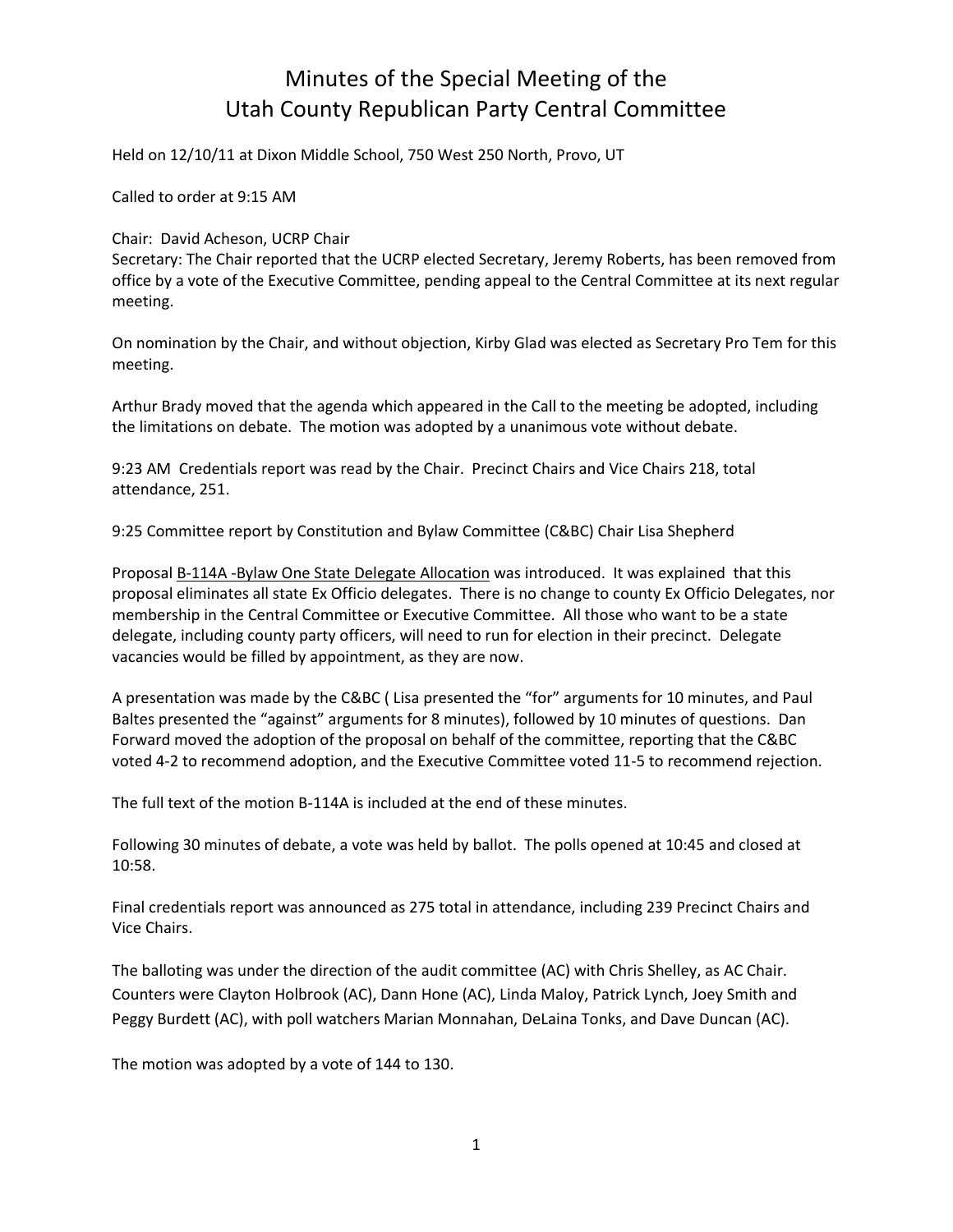11:10 Presentation of **B-140 LD Election and Filings** by Lisa Shepherd. She explained that this motion requires candidates for district office to file 14 days in advance, and formalizes other procedures such as requiring CC members be notified of the caucus by post card, and to be informed of the candidates.

Motion was made by Lisa on behalf of the committee to adopt the proposal. Lisa reported the C&BC voted to recommend adoption by a vote of 6-0, and the Executive Committee voted to recommend rejection by a vote of 11-5.

Debate began at 11:31

Lowell Nelson moved that the deadline to hold district caucuses be amended from February 1 to March 1 to allow for the boundary maps to be completed. The Chair ruled this amendment was out of order after a Point of Order by Lisa Shepherd that this would be beyond the scope of the meeting notice.

Peter Rehm moved to strike the words "where no declared candidate exists" and insert "where fewer than two declared candidates exist" in B 5 c of the proposal, which was adopted.

The proposal was adopted on a standing vote, as follows (changes to the bylaws are in **bold**, additions underlined, deleted words are lined through):

**Bylaw 6 - Meetings and Conventions**

- B. **The Legislative District Organizing Caucus** 
	- 1. The Legislative District **Organizing** Caucus shall be held **by the direction of the Executive Committee** between July 15 and December 1 following the Organizing Convention. In **any the** organizing year **that follows following** a Federal Census **(every ten years), when approved by a majority vote of the Central Committee quorum present**, Legislative District Caucuses **can may** be held anytime **between after** the Organizing Convention **and through** February 1. , following the Organizing Convention.
	- 2. **The Legislative District Organizing Caucus business shall include, but is not limited to, the election by ballot of the three District officers. and** Legislative District Committee Members I and II **and/**or their replacements shall be appointed by the Legislative District officers. **and**
	- 3. **Meeting Notification. The County Party Secretary shall send by postcard to all voting caucus members an "Official Call" thirty days prior to the District Organizing Caucus. The call shall include, but is not limited to, the terms of eligibility, the process of declaring candidacy, the date, time and location of the district caucus.**
	- 4. **Eligibility. Any registered Republican living in the district is eligible to file as a candidate.**
	- **5. Nominations. To be considered a candidate for a district office, a declaration of candidacy for each office must be filed with the County Party Secretary at least fourteen days prior to the District Caucus.**

**a. The County Party Secretary shall provide official notice of all declared candidates to all voting district caucus members at the close of the filing period. The method of notification shall be by email and posting on the County Party website.**

**b. Candidates for any Legislative District Officer without an opponent will be elected by acclamation.**

**c. Nominations from the floor will only be accepted for positions where fewer than two declared candidates exist.**

**d. The Legislative District officers** shall serve until the completion of the next Legislative District **O**rganizing **C**aucus.

**6. Vacancies. District officer or committee member vacancies shall be filled pursuant to with Bylaw 9.D.**

The meeting was adjourned at 11:45.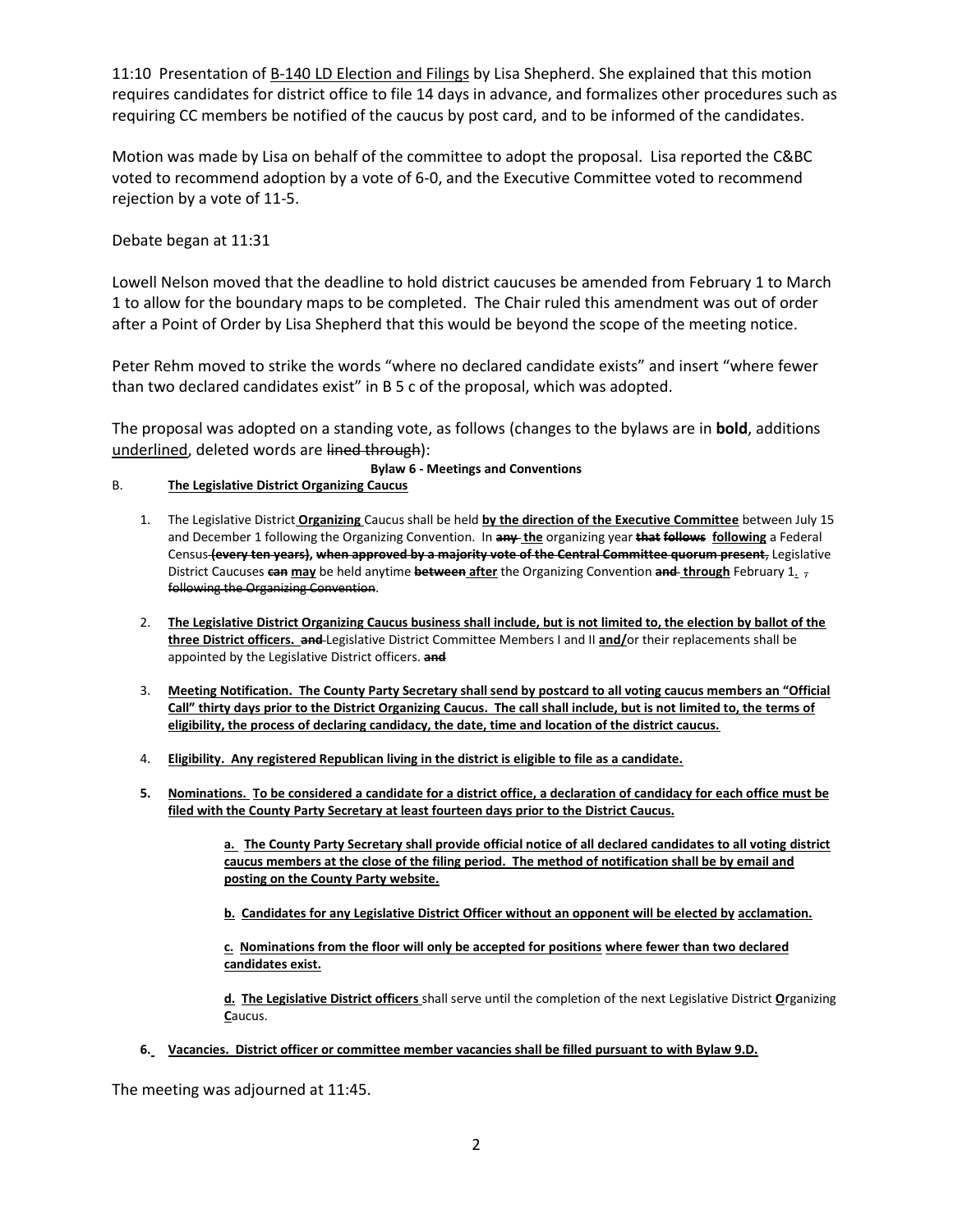## **Proposed Amendment B-114A**

(Changes in **bold.** Additions are underlined. Removed text is in strikethrough.)

### **Bylaw 1 - Allocation of State Republican Party Convention Delegates**

#### A. General -

- 1. The Utah State Republican Party Central Committee allocates the number of State Delegate positions to each County. It is the responsibility of the Utah County Republican Party to distribute its allocation in a manner which recognizes the following:
	- a. Allocation to Voting Precincts Caucuses in a proportion representing the number of Republican votes cast in each Voting Precinct for the four Republican Statewide Officers in the last gubernatorial election.
	- b. The contribution of elected officials and party officers.
	- Each precinct shall have no fewer than one State Delegate.
- 2. As used in this bylaw, the following terms shall have the meanings given in this section:

#### a.

"Caucus Delegates" shall mean those persons who, in their Voting Precinct Caucuses, are nominated by election to represent the precinct as delegates at the state convention.

- b. "Ex Officio Delegates" shall mean those persons who are nominated as delegates pursuant to that formula as set forth in this Bylaw 2 to represent the precinct at the state convention. Ex Officio Delegates shall have the same privileges as Caucus Delegates.
- 3. When an allocation of delegates is received from the State Republican Party Central Committee, the allocation within Utah County shall be computed as stated in this bylaw and shall be listed as an attachment hereto. The attachment shall be updated as needed to conform with this bylaw. All such updates shall be reviewed by the Executive Committee to ensure the attachment accurately reflects the allocation made herein. The allocation of the delegate positions in Utah County will be distributed for nominations based on the following formulas:
	- a. Caucus Delegate Formula:
		- i. One delegate nomination to each Voting Precinct Chair. If the Voting Precinct Chair declines the nomination of State Delegate at the caucus, the caucus shall elect another person to fill that nomination.
		- ii. Nomination for additional state delegates allocated to Utah County shall be apportioned to the Voting Precinct Caucuses pro rata based upon Republican votes cast for statewide (Governor/Lieutenant Governor, Treasurer, Auditor, Attorney General) elective offices in the last gubernatorial election. <del>, after first subtracting the number of Ex Officio</del> Delegates.

#### b. **Ex Officio Delegate Formula:**

Executive Committee Members

- Legislative District Vice-Chairs and Education Officers
- Federal Republican Elected Officials residing in Utah County
- State Republican Elected Officials residing in Utah County
- **County Republican Elected Officials**
- **State Party Officers residing in Utah County**
- The most recently released County Party Chair
- c. Nomination and Formal Selection of Delegates. Delegates will be nominated by election at the Voting Precinct Party Caucuses and Ex Officio Delegates will be identified and nominated by the Steering Committee. Formal selection of the delegates will be made by a vote of County Delegates at the ensuing County Convention.